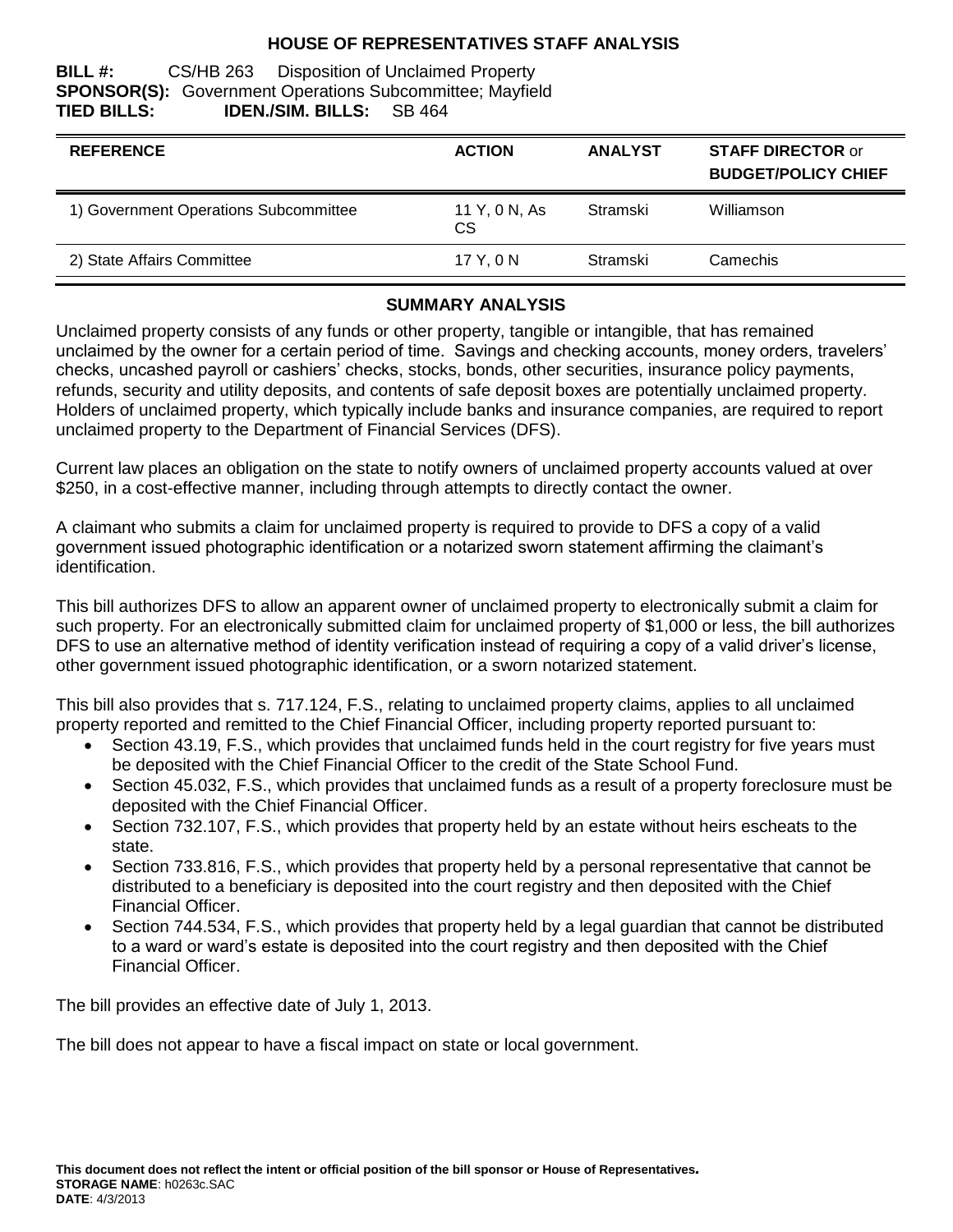## **FULL ANALYSIS**

## **I. SUBSTANTIVE ANALYSIS**

#### A. EFFECT OF PROPOSED CHANGES:

### **Background**

#### Unclaimed Property

Unclaimed property consists of any funds or other property, tangible or intangible, that has remained unclaimed by the owner for a certain period of time.<sup>1</sup> Savings and checking accounts, money orders, travelers' checks, uncashed payroll or cashiers' checks, stocks, bonds, other securities, insurance policy payments, refunds, security and utility deposits, and contents of safe deposit boxes are potentially unclaimed property.<sup>2</sup> Holders of unclaimed property, which typically include banks and insurance companies, are required to report unclaimed property to the Department of Financial Services (DFS).<sup>3</sup> Unclaimed property is deposited by DFS into the Department of Education School Trust Fund (State School Fund), except for a \$15 million balance that is retained in a separate account (the Unclaimed Property Trust Fund) for the prompt payment of verified claims.<sup>4</sup>

#### Florida Disposition of Unclaimed Property Act

The Florida Disposition of Unclaimed Property Act serves to protect the interest of missing owners of property while the people of the state derive a benefit from the unclaimed and abandoned property until the property is claimed, if ever. DFS administers the Act through its Bureau of Unclaimed Property (bureau). $5$ 

Holders of inactive accounts (presumed unclaimed property) are required to use due diligence to locate apparent owners through at least one search for the owners within 180 days after an account becomes inactive (two years). Once the allowable time period for holding unclaimed property has expired, a holder is required to file a report with DFS by May 1, for all property valued at \$50 or more and presumed unclaimed for the preceding calendar year. The report generally must contain the name and social security number or federal employer identification number, if known, and the last known address of the apparent owner.<sup>6</sup>

Current law places an obligation on the state to notify owners of unclaimed property accounts valued at over \$250 in a cost-effective manner, including through attempts to directly contact the owner.<sup>7</sup> DFS indicates that the means used to find lost property owners include social security numbers, direct mailing, motor vehicle records, state payroll records, newspaper advertisements, and a state website<sup>8</sup> where unclaimed property can be found.

Attorneys, Florida-certified public accountants, Florida-licensed private investigators, and Floridalicensed private investigative agencies register with DFS in order to act as a claimant's representative, to assist claimants in locating and submitting claims for unclaimed property, and receive a distribution of fees and costs from DFS.<sup>9</sup>

A claimant who submits a claim for unclaimed property is required to provide DFS with a copy of a valid government issued photographic identification or a notarized sworn statement affirming the claimant's identification.<sup>10</sup>

 $\overline{a}$ 

<sup>1</sup> *See* s. 717.102(1), F.S.

<sup>2</sup> *See* ss. 717.104 – 717.116, F.S.

<sup>3</sup> Section 717.117(1), F.S.

<sup>4</sup> *See* s. 717.123, F.S.

<sup>5</sup> *See* chapter 717, F.S.

<sup>6</sup> *See* s. 717.117, F.S.

<sup>7</sup> *See* s. 717.118, F.S.

www.fltreasurehunt.org.

<sup>&</sup>lt;sup>9</sup> Section 717.1400, F.S.

 $10$  Section 717.124(1), F.S.

**STORAGE NAME**: h0263c.SAC **PAGE: 2**

**DATE**: 4/3/2013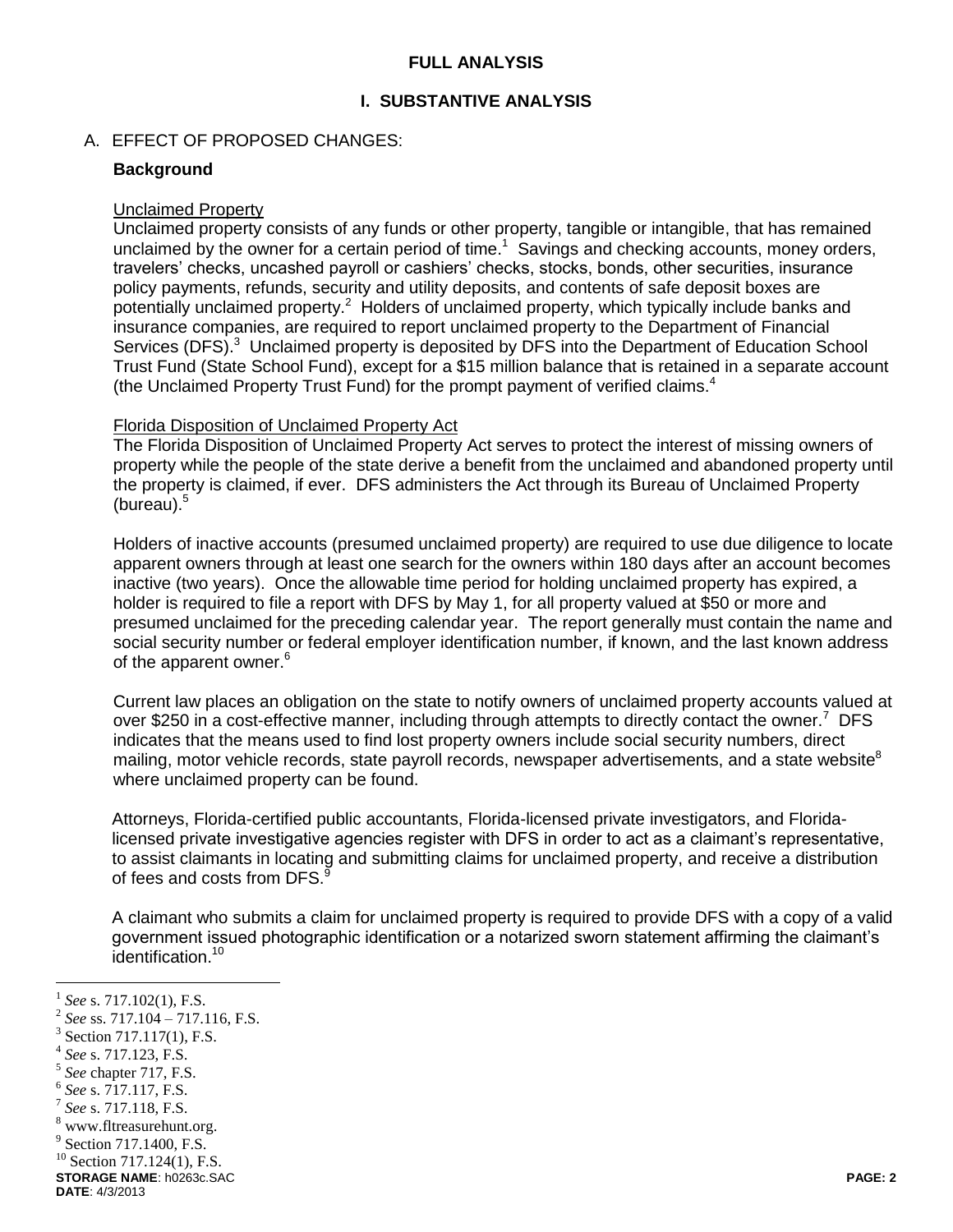# **Effect of the Bill**

The bill authorizes DFS to accept an electronic claim for unclaimed property submitted by an apparent owner. <sup>11</sup> For an electronically submitted claim for unclaimed property of \$1,000 or less, the bill authorizes DFS to use an alternative method of identity verification instead of requiring a copy of a valid driver's license, other government issued photographic identification, or a sworn notarized statement.

This bill also provides that s. 717.124, F.S., relating to unclaimed property claims, applies to all property reported and remitted to the Chief Financial Officer, including, but not limited to, property reported pursuant to:

- Section 43.19, F.S., which provides that unclaimed funds held in the court registry for five years must be deposited with the Chief Financial Officer to the credit of the State School Fund.<sup>11</sup>
- Section 45.032, F.S., which provides that unclaimed funds as a result of a property foreclosure must be deposited with the Chief Financial Officer.<sup>13</sup>
- Section 732.107, F.S., which provides that property held by an estate without heirs escheats to the state. $14$
- Section 733.816, F.S., which provides that property held by a personal representative that cannot be distributed to a beneficiary is deposited into the court registry and then deposited with the Chief Financial Officer.<sup>15</sup>
- Section 744.534, F.S., which provides that property held by a legal guardian that cannot be distributed to a ward or ward's estate is deposited into the court registry and then deposited with the Chief Financial Officer.<sup>16</sup>

The bill has an effective date of July 1, 2013.

B. SECTION DIRECTORY:

Section 1 amends s. 717.124, F.S., authorizing DFS to accept alternative methods of verifying claimant identification for certain electronically filed clams, and providing for applicability with respect to specified property reported and remitted to the CFO.

Section 2 provides an effective date of July 1, 2013.

# **II. FISCAL ANALYSIS & ECONOMIC IMPACT STATEMENT**

- A. FISCAL IMPACT ON STATE GOVERNMENT:
	- 1. Revenues:

None.

2. Expenditures:

None.

# B. FISCAL IMPACT ON LOCAL GOVERNMENTS:

1. Revenues:

None.

 $\overline{a}$ 

Section 717.101(2), F.S. defines an "apparent owner" as the person whose name appears on the records of the holder as the person entitled to property held, issued, or owing by the holder.

<sup>&</sup>lt;sup>12</sup> Accounts or funds are held in perpetuity.

 $^{13}$  Accounts or funds are held in perpetuity.

Accounts or funds can be claimed for 10 years, after which the funds permanently escheat.

<sup>&</sup>lt;sup>15</sup> Accounts or funds can be claimed for 10 years, after which the funds permanently escheat.

**STORAGE NAME**: h0263c.SAC **PAGE: 3** <sup>16</sup> Accounts or funds can be claimed for five years, after which the funds permanently escheat.